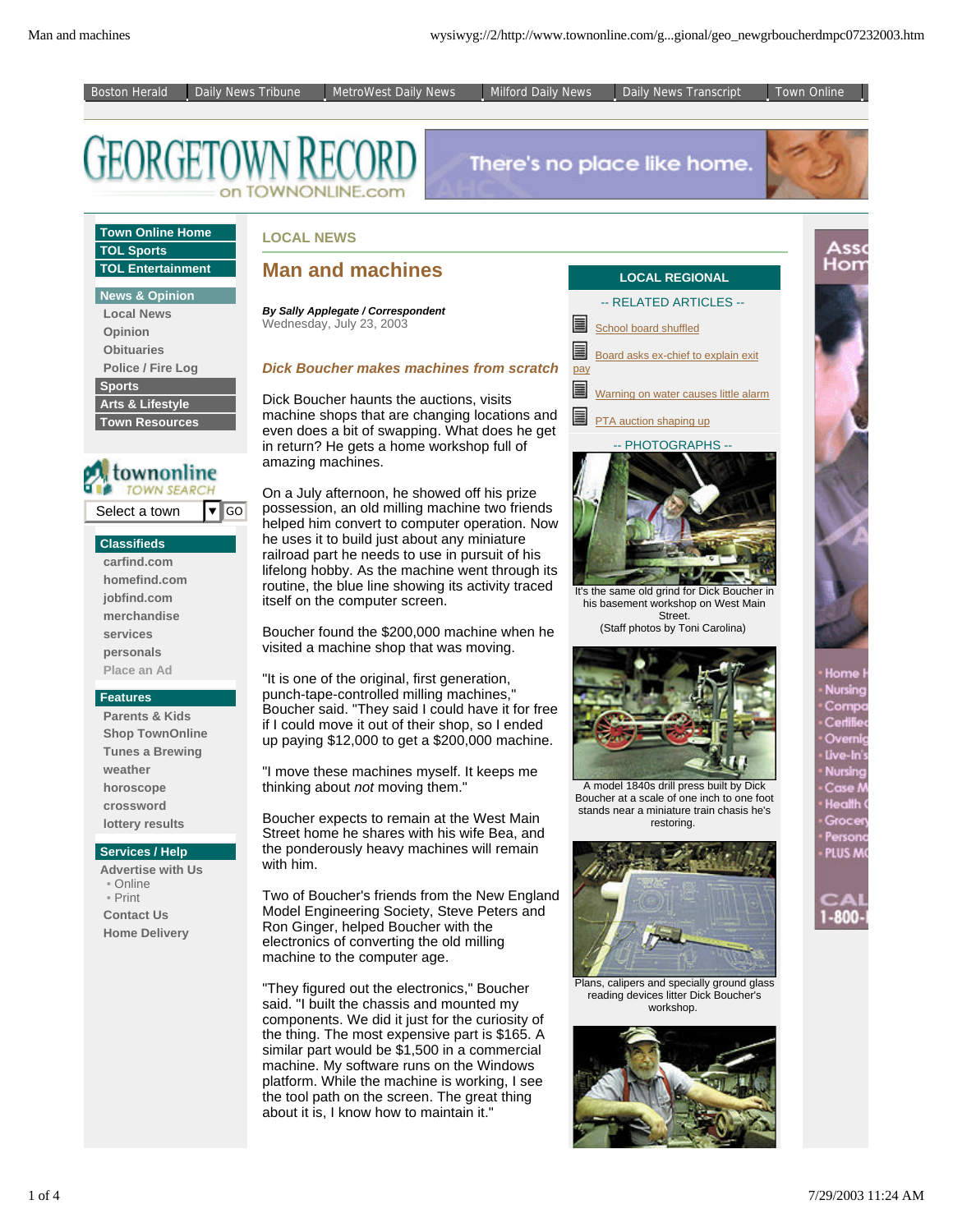## **Droids in rehab**

Another machine came from an auction.

"All the small machine shops were going under, and I went to the auctions," Boucher said. "This one Monarch 10EE lathe cost \$10,000 new in 1964, and \$85,000 in 1998. I bid \$100, someone bid \$125, I bid \$150, he dropped out, and I owned the machine. It is really in very good shape, and does very accurate work for me. Monarch Machine Company in Sidney, Ohio, built it in 1941."

Boucher said all his machines have served for years in industry. Hobbyists like Boucher are going out, buying old machines, giving them tender loving care and getting them running again.

Boucher has the training to make the most of these rehabilitated machines. He started in the sheet metal department of the Haverhill Trade School on Wingate Street, graduating in 1960. After graduation he spent two years as a draftsman at Western Electric, but found it too confining. He took a toolmaker apprentice course at Western Electric, graduated in 1966, and has been working in the metal trades ever since.

Now he uses his drafting, sheet metal and machine shop experience to craft tools and make miniature railroad parts as he builds, rebuilds and repairs miniature railroad engines.

Boucher met his wife Beatrice Surrette at a dance at Lake Winnipasaukee, and "It was kind of like love at first sight. I was 19 and she was 17." The couple married four years later, and they still love to dance together, which they sometimes do at Georgetown's free Sunday concerts. They have two sons, Peter and Michael, a daughter Suzanne and two grandchildren.

## **Dances with devices**

He studied business administration at Northeastern and Suffolk universities, and at Northern Essex, but decided it was a waste of his time.

"The jobs I could have eventually done at Western Electric, once I got my degree, paid less than what I was already earning there as a machinist," Boucher said. "I spent my whole working life at Western Electric. It was one of the best jobs in the valley for years."

Boucher worked in four separate shops during his years with the company. He built tools and dies for punch presses in one shop, and built entire machines in the second shop.

The machinist looks up from his work on a replica of Boston and Maine locomotive to remind an onlooker that looking up from such work "is a good way to lose a finger.'



A magnifying glass aids in polishing the brass handle of a pocket knife.



his basement workshop on West Main Street.

## -- RELATED SITES --

- Find a Job in GEORGETOWN
- Find a Home in GEORGETOWN
- Find a Apartment in GEORGETOWN
- Yard Sales around GEORGETOWN
- MCAS Rankings for GEORGETOWN
- Boston Homes: The Complete Guide
- BostonHerald.com Local & Regional News

-- HERALD INTERACTIVE TOOLS --

- $\equiv$  Email this Article to a Friend
- Email the Online Staff
- Email the Newspaper
- **Printer Friendly Version**
- Subscribe to the Georgetown Record

"This was more interesting," Boucher said. "We built entire machines. Things moved. Things happened. The machine design section sent us drawings, and we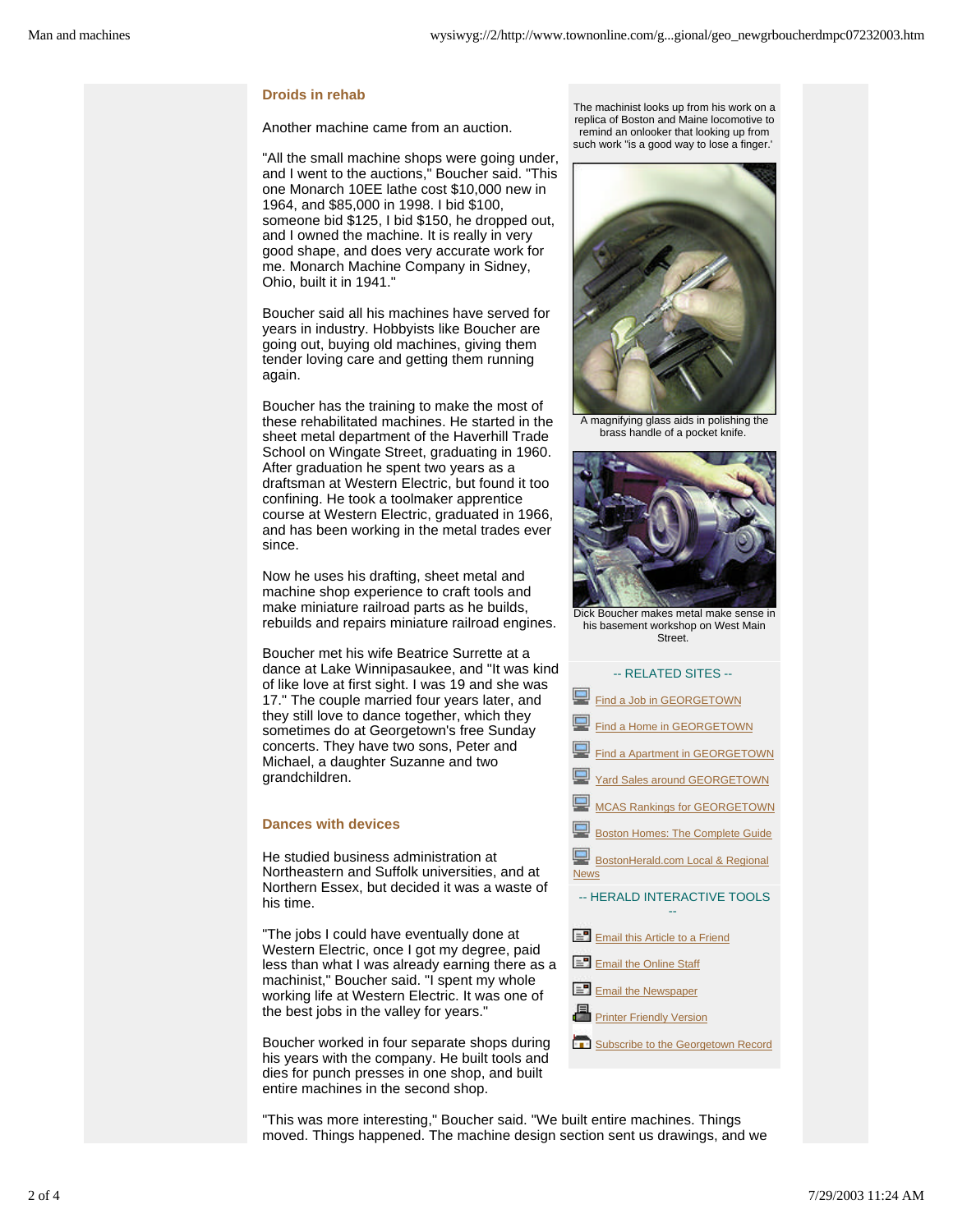built the parts and the machines."

After working in the third shop building electronic test sets, he moved on to a fourth shop and built the first models of Bell Lab's new products as engineers came up with them.

"I did the drawings for the BellBoy, an early pager," Boucher said. "Motorola beat us to it. The last job I worked on was a last ditch attempt by the company to keep ahead of the competition in radio communication as fiber optics was coming in. I could get the machines to do the work we needed. I could put the engineers' thoughts right into the machines. The company gave me an award for the work I did on that job.

"I retired from Western Electric at age 48, in 1990. I left industry in a disillusioned state. It seemed like the company was falling apart. I was in one of the earlier groups to take early retirement. I left 30 years to the day I started there."

Boucher spent the next two years substitute teaching at Whittier Vocational Technical School in Haverhill during the winters.

"I taught everything - carpentry, plumbing, electrician courses, history and graphic arts," Boucher said "I wore a shirt, tie, and cardigan, and the kids called me Mr. Belvedere." Mr. Belvedere was the portly butler played on TV by Christopher Hewett.

## **Canobie Lake Casey**

Boucher wore denim bib overalls and an engineer's cap for his summer job, running the miniature steam train at Canobie Lake Park.

"I was up there with all these young college kids who'd been handpicked for their personalities," Boucher said. "It was real therapy for me, those two years."

Boucher was ready to return to industry after that, and spent six years working at Harold Roeder's L.W. Bills Company as a machinist.

He ventured into private enterprise next, starting a machine shop in Plaistow, N.H, with two friends in 1998. One was Jerry Bretton, a longtime friend from Western Electric, and the other was Bruce Chapman, who had his own welding, fabricating shop.

"By the time we got organized, the economy collapsed," Boucher said. "There was no more work. Machine shops went under rapidly. I came home. I was the lucky one. I had a pension.

"In 2000, I looked for employment and hit low wages and age discrimination. They said I was overqualified or I would be too slow; I decided to just work around home painting, working in the yard, chopping firewood and snow blowing."

He also plays guitar, and is the youngest member of The Strummers, a group that plays old-time and ragtime music from the 1930s and '40s.

Now he has time for his lifelong passion for miniature railroading. Boucher plays classical music and old radio shows as he uses his well-equipped machine shop to build model railroad parts and other odd miniatures, including a working miniature drill press. He built a steam engine with a real coal firebox that creates real steam to run on. He has built a narrow gage railroad work car, the Fairmont Speeder. He is building a large copper and brass railroad engine.

Boucher looked fondly around his home shop at all his bargain machines.

"That's the whole history of this room - a deal, a deal, a deal," Boucher said. "It took years to collect it, and there's some swapping that went on too."

Boucher has one final amazing machine, a full-sized backhoe. The design is by a man in Pennsylvania, and Boucher found it in an edition of Popular Mechanics.